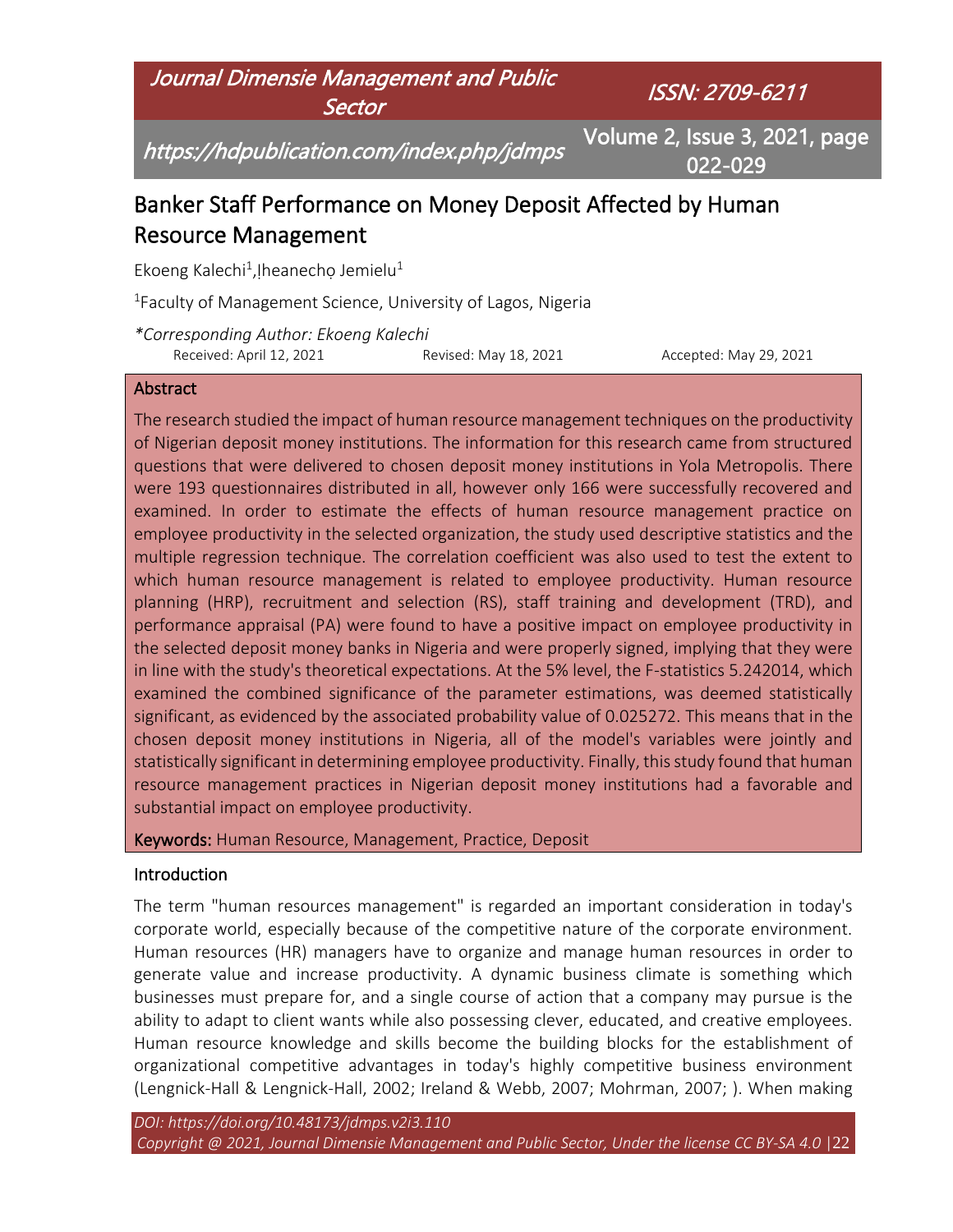an effective human resource (HR) management hiring, organizations look for employees who can assist their firm meet its strategic objectives. In addition to providing workers with basic training, work-study, and employment benefits, a company's employees are a significant source of its competitive edge. This is tough for rivals to reproduce. human resources are considered the most significant assets of a business, yet very few firms are able to identify all of their resources' potential.

When it comes to productivity in an organizational environment, employees' contributions are often described as the amount to which an organization member contributes to the attainment of the objectives of his company. The single most important competitive advantage in serviceoriented companies is derived from the employees. Today, companies are competing in a new and unique way by implementing special and extraordinary human resource management practices and because of globalization, a significant number of businesses have adopted the most recent human resource practices in order to attain their company goals. A great benefit of excellent human resource management methods is that they both benefit workers and companies (Hargis & Bradley, 2011; DeCenzo et al., 2016; Anwar & Abdullah, 2021). These methods are made up of techniques for choosing employees, teaching them, rewarding them, providing incentives, encouraging engagement, designing jobs, setting employee ranks, and offering perks. training and development are considered among the most important practices in human resource management (HRM) and refer to the programs created to educate employees about the particulars and general rules of a company as well as to provide them with requisite technical knowledge. Meanwhile, in a different vein, motivation is also considered to be another key component of HR practice and is defined as a desire on the part of each employee to display the behaviors and display readiness to increase efforts. Performance assessment as HR practice who explain that it is a systematic system for assessing the employees' performance and that it is designed to serve as a tool for management to enhance both productivity and job performance.

It urges the researcher to carry out a study of this sort to find out how human resource management (HRM) procedures are done at a limited number of Deposit Money Banks in Yola. With the rise in importance of the human component in modern businesses, Human Resource concerns have taken on increased relevance, and this has become a top priority for firms that see people as their greatest advantage in reaching organizational objectives. It is imperative that companies continually look for new ways to enhance their human resources management procedures in order to get a competitive edge in today's ever changing marketplace. Such improvement will need an estimate of the individual relevance of the HRM practices, which then allow managers to quantify the effects of their practices on the productivity of employees and the overall bank performance.

Human resource implies having the correct amount of people with the correct talents at the right moment, and they accomplish this by putting the appropriate number of people in the appropriate positions at the right time, all in order to facilitate an organization's objectives (Erasmus & Schenk, 2008; Cascio & Boudreau, 2010). But today, the vast majority of HR practice is on bringing incorrect individuals with incorrect skill sets to the wrong place at the wrong time doing incorrect things. Recruitment, background, no advancement, and employment on contract are only a few of the current methods of doing HR. Although a number of studies have been done on the banking sector, the majority of them focus on banking sector service issues rather than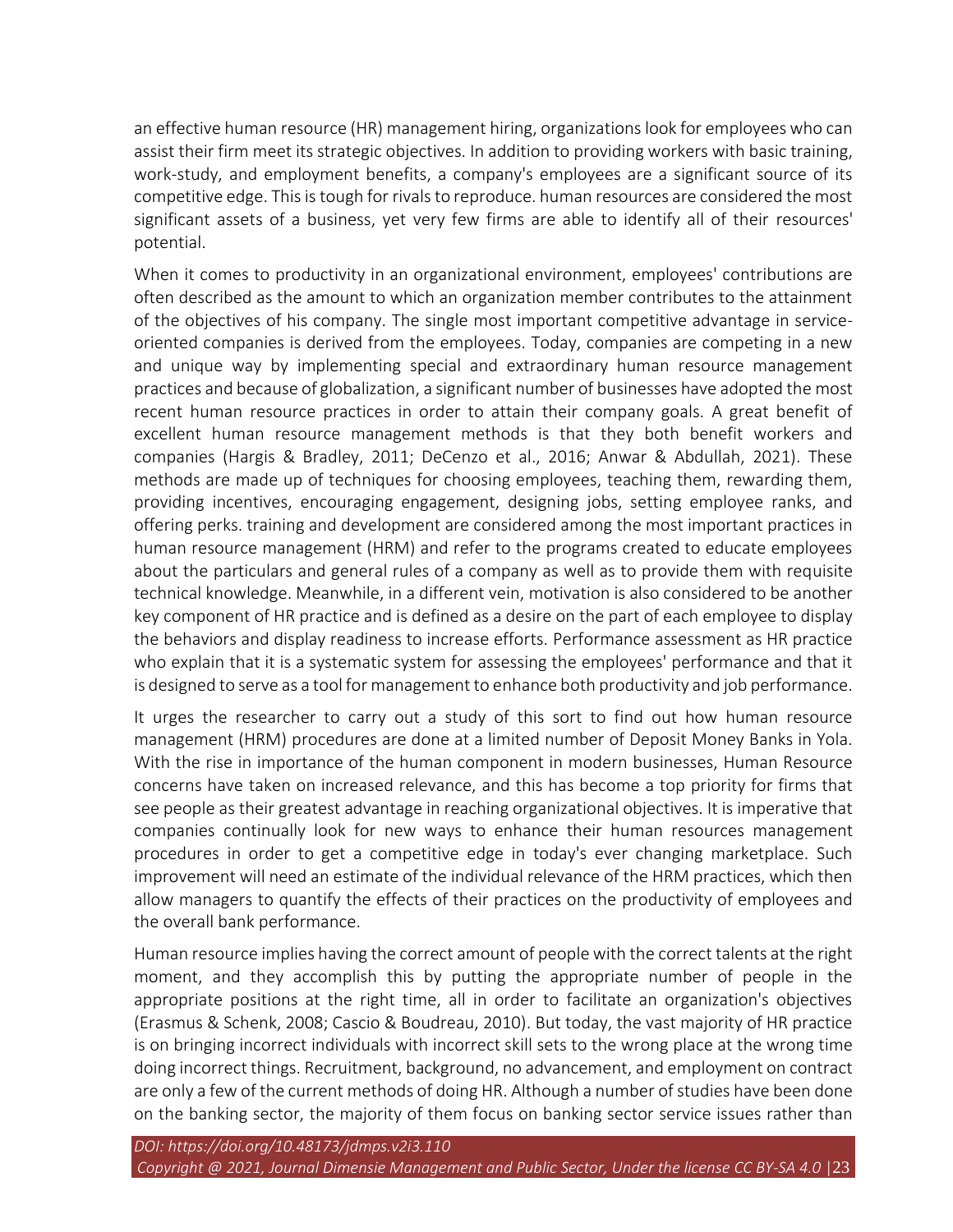human resource management techniques. Thus, this supplied the necessary foundation for the researcher to carry out this study on the influence of human resource management practices on employee productivity (; Lengnick-Hall et al., 2009; Kehoe & Wright, 2013). This study, based on this research, will concentrate on examining the human resource management practices employed by Deposit Money Banks and their correlation to employee productivity in selected Deposit Money Banks in Yola Metropolis, with the goal of mitigating some of the challenges Deposit Money Banks face in serving their esteemed customers.

The main objective of this study is to assess the impacts of human resource management practices on the productivity of employees in selected deposit funds banks in the Yola metropolitan area and to examine the impact of effective recruitment and selection processes on employee productivity in the banking sector.

Completion research may give vital understanding on the requirement for human resource management as a tool for employee productivity in a business in Nigéria Banking Industry. This will be of huge importance to management in Metropolis Yola, United Bank, Guarantee Trust Bank plc, First Bank Plc, and other businesses. This job will be very important for chosen deposit money institutions

### **Methods**

The researcher employs the survey research design for the purposes of this investigation. Survey research design is one in which relative members of the population with common characteristics are chosen to reflect the population as a whole (Salti et al., 2004). In addition, the results of the investigated and chosen group are generally sufficient and appropriate as the foundation for generalization. The objective population for this study comprises the management as well as the non-management categories of workers in United Bank for Africa Plc, Guarantee Trust Bank Plc and Yola Metropolis First Bank Plc, as shown as follows: United Bank for Africa 74, Guarantee Trust Bank 100, First Bank 200, which amounts to 374 employees in 2018.

The scientist employed sampling techniques for probability and non-probability. Purpose and random sampling are the approaches used. The deliberate analysis is a strategy for unlikely sampling whereas random sampling is a strategy for probability samples. The researchers have selected banking industries intentionally for ease and meet the specific study needs. Random sampling was performed by the researcher to make every member of the population equal opportunities for being picked. Questionnaire was used to obtain data. The investigator handled the survey respondents using an organized and closed questionnaire. In the research the questionnaire was self-administered. Mugenda noted that in quantitative social research, questionnaires are often utilized

### Results and Discussion

At the table below, you can see the descriptive statistic of the influence of human resource management strategies on employee productivity in chosen deposit money institutions in Nigeria. Employee productivity (EP) has a mean value of 4.55.24%, while the lowest and highest values are 2.3 and 37 respectively. The standard deviation of 2.585758 shows that the data deviates from the mean value by 2.585758% on both sides, and therefore the data exhibits no broad dispersion of the data from the mean value. When the skewness value of 11.98940 and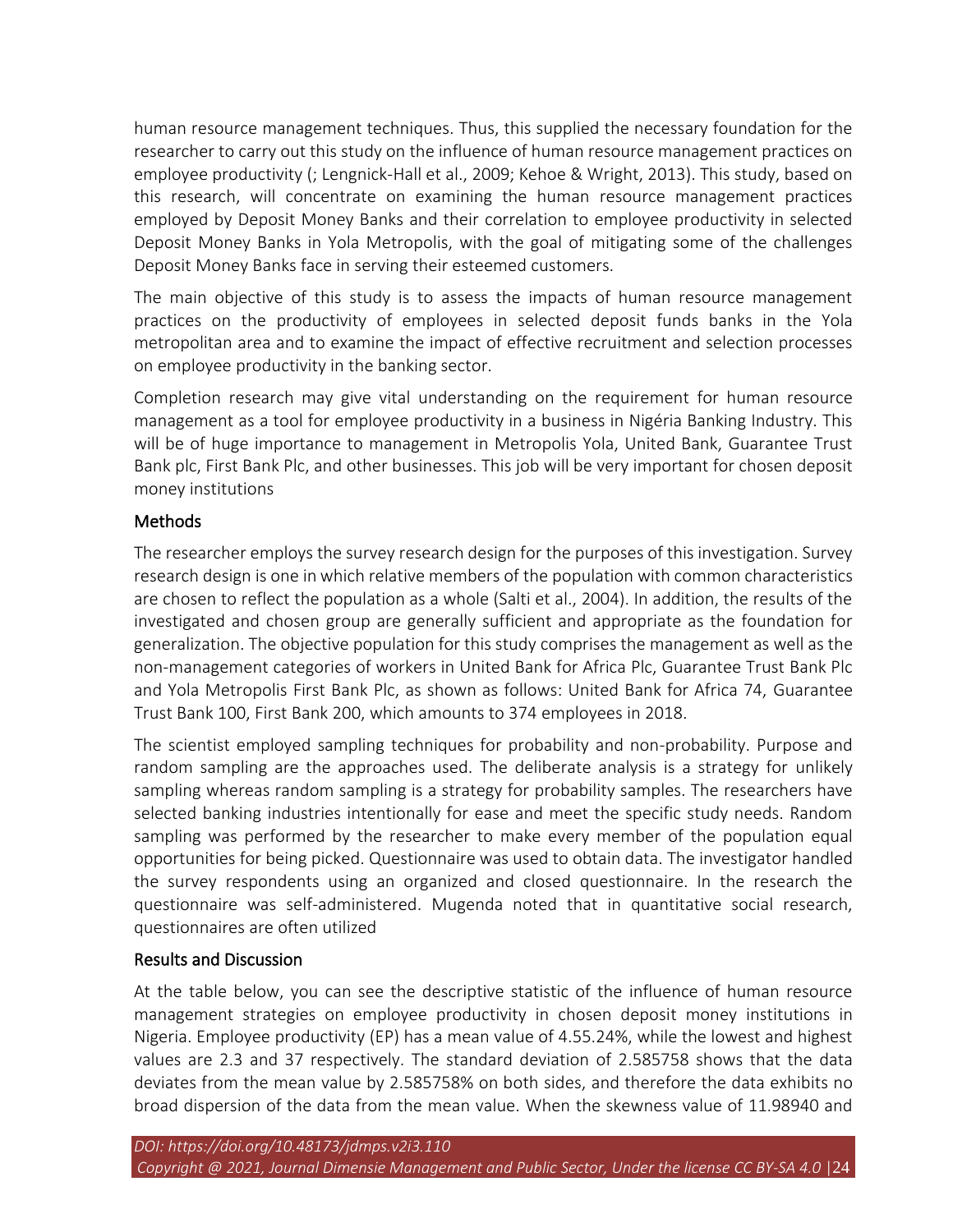jarque-bera probability value of 0.087002 are compared, it's clear that the data of EP is positively skewed and normally distributed. The HRP mean value is 4.555422, which suggests that on average 1% rise in HRP will lead to an increase in the EP of 4.555422% When you look at the two numbers that comprise the lowest and maximum HRP, 3.000000 and 5.000000, you'll see that they differ by 12.200000 percent. The standard deviation of 0.412164 percent represents the amount by which the data deviates from the mean. The negative skew coefficient of -1.149201 and the probability coefficient of 0.065820 show that the data for HRP is negatively skewed and normally distributed. the mean value of RS is 3.925904 percent; this shows that on average, a one percent change in recruitment and selection leads to a 3.925904 percent increase in RS. The lowest and highest values are 2.000000 and 4.800000 correspondingly. A variation of the data from the mean may be seen in the standard deviation of 0.570691, which is little under 0.70%. The negative skewness score of -1.323470 and the jarque-bera probability value of 0.000000 suggest that the data of HRP is negatively skewed, but not regularly distributed. The mean value of TRD is 4.074699, which means that by doing one percent more training and development, the TRD value grows by 4.074699 percent.

|             | EP      | <b>HRP</b> | <b>RS</b> | TRD     | PA      |
|-------------|---------|------------|-----------|---------|---------|
| Mean        | 4.55241 | 4.55542    | 3.92590   | 4.07469 | 3.94397 |
| Median      | 4.60000 | 4.60000    | 4.00000   | 4.20000 | 4.00000 |
| Maximum     | 37,0000 | 5.00000    | 4.80000   | 5.00000 | 5.00000 |
| Minimum     | 2.30000 | 3.00000    | 2.00000   | 2.20000 | 2.20000 |
| Std. Dev.   | 2.58575 | 0.41216    | 0.57069   | 0.54446 | 0.53749 |
| Skewness    | 11.9894 |            |           |         |         |
| Kurtosis    | 151.202 | 4.55436    | 4.33487   | 5.17336 | 3.76123 |
| Jarque-Bera | 155895. | 53.2492    | 60.7849   | 95.4255 | 19.7784 |
| Probability | 0.08700 | 0.06500    | 0.00000   | 0.00000 | 0.00005 |
| Sum         | 755.700 | 756.200    | 651.700   | 676.400 | 654.700 |
| Sum Sq.     | 1103.21 | 28.0301    | 53.7386   | 48.9137 | 47.6689 |
| Observation | 166     | 166        | 166       | 166     | 166     |

s Source: Computer output from E-views 8

2.200000 and 4.20000, which are the lowest and maximum values, establish a standard deviation of 0.544469. This number indicates that the data deviates from the mean value from both sides by 0.544469, which indicates there is no substantial dispersion of the data from the mean value. Measuring the skewness of a value of -1.506065, as well as the Jarque-Bera statistic value of 0.000000, provides information on whether the data is negatively skewed but not regularly distributed. the value of PA is 3.943976, which means that, on average, a 1% change in performance evaluation results in a 3.943976% rise in EP. There are two different minimum and maximum values: 2.200000 and 4.000000 correspondingly. the standard deviation of 0.537497 illustrates the magnitude of the difference between the average and the observed values. When applied to the -0.754991 value and the Jarque-Bera probability value of 0.000000, the skewness value of -0.754991 and the Jarque-Bera probability value of 0.000000 show that the data is negatively skewed but not regularly distributed.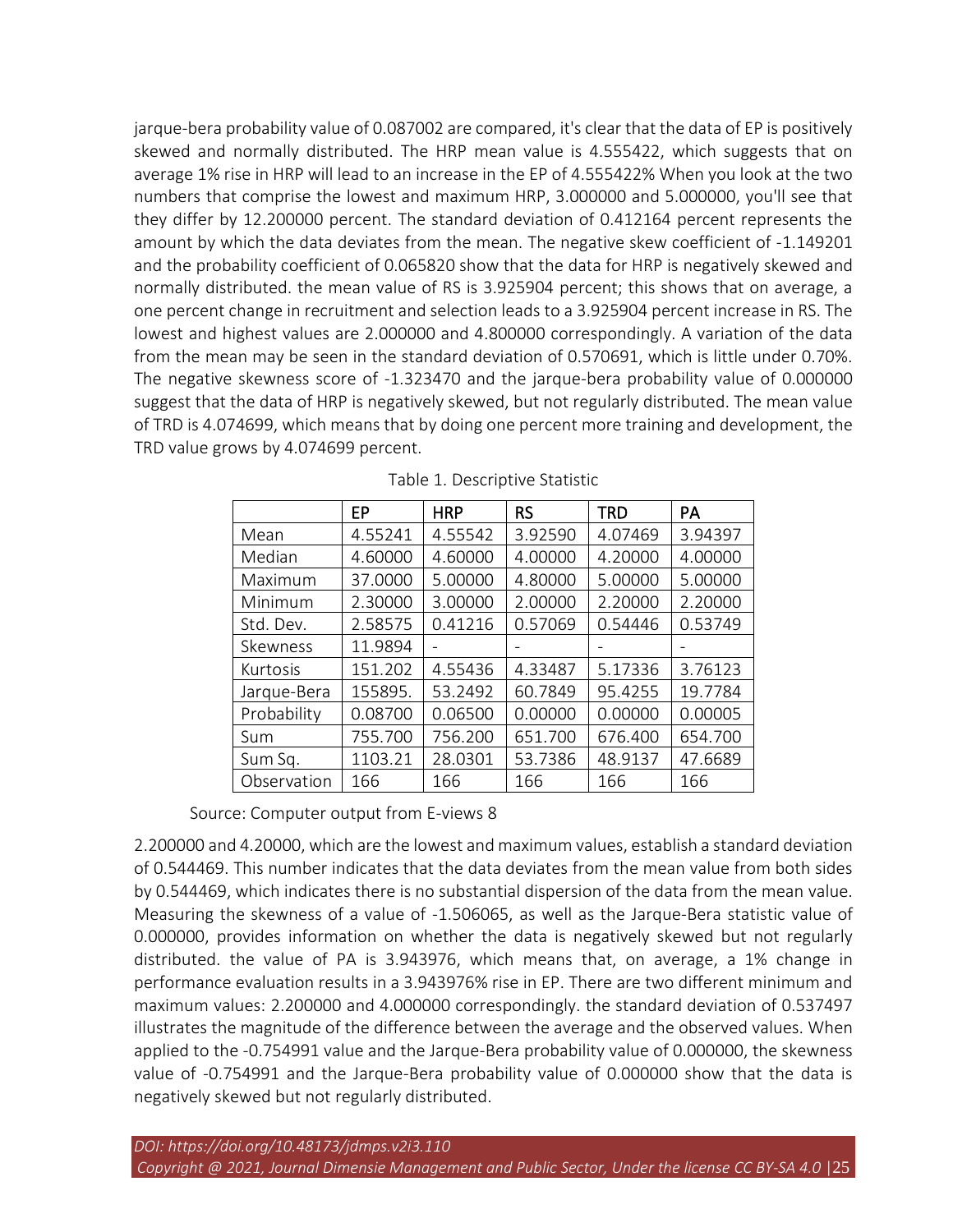# Regression Results

Two tables show the results of multiple regression tests, comparing employee productivity in deposit money banks in Nigeria where human resource management practices are implemented via human resource planning, recruitment and selection, training, and development, as well as performance appraisal, to the effects of those practices on employee productivity. Their high probability values of 0.9819, 0.3306, and 0.3306 respectively imply that the constant, coefficients of recruitment, selection, and performance appraisal (RS) and their performance appraisal (PA) were found statistically insignificant at 5% significance level, as indicated by their insignificant likelihood. In the statistical study of human resource planning and staff training and development, the coefficients were found to be statistically significant (meaning their probabilities were above zero) at a 5% significance level, as shown by their 0.0220 and 0.0195 values. Additionally, the coefficients for human resource planning (HRP), recruitment and selection (RS), staff training and development (TRD), and performance appraisal (PA) were all found to be positive, indicating that every one unit increase in human resource planning, recruitment, and selection, every one unit increase in staff training and development, and every one unit increase in performance appraisal will lead to an increase of 0.846559, 0.615030, 0.951357, and 0.398573 in employee productivity respectively. This is consistent with the previous hypothesis that was derived from this investigation. As with the combined significance of the parameter estimates, the F-statistics of 5.242014, which calculated the level of significance of parameter estimates, were also found to be statistically significant at the 5% level indicated by the corresponding probability value of 0.025272. To get at this conclusion, it is assumed that all the parameters of the model are statistically and significantly impacted by staff productivity in deposit money institutions in Nigeria.

| Variable           | Coefficien  | Std. Error            | t-      | Prob.   |
|--------------------|-------------|-----------------------|---------|---------|
| C                  | 0.059453    | 2.616530              | 0.02272 | 0.9819  |
| <b>HRP</b>         | 0.846559    | 0.314131              | 2.69492 | 0.0220  |
| <b>RS</b>          | 0.615030    | 0.630295              | 0.97578 | 0.3306  |
| TRD                | 0.951357    | 0.462322              | 2.05778 | 0.0195  |
| PA                 | 0.398573    | 0.408415              | 0.97590 | 0.3306  |
| R-squared          | 0.529934    | Mean dependent var    |         | 4.55241 |
| Adjusted R-        | 0.505833    | S.D. dependent var    |         | 2.58575 |
| S.E. of regression | 2.578206    | Akaike info criterion |         | 4.76172 |
| Sum squared        | 1070.191    | Schwarz criterion     |         | 4.85545 |
| Log likelihood     | $-390.2230$ | Hannan-Quinn criter.  |         | 4.79977 |
| F-statistic        | 5.242014    | Durbin-Watson stat    |         | 1.99455 |
| Prob(F-statistic)  | 0.025272    |                       |         |         |

Table 2. Regression Results

Source: Computer output from E-views 8

RS, HRP, TRD, and PA each account for 47.01% of employee productivity variation, whereas the remaining 52.99% is unaccounted for. Employee productivity was attributed to HRP, RS, TRD, and performance assessment (PA). Interestingly, even after controlling for the amount of freedom as demonstrated by the adjusted R2 (R2 = 0.505833 or 50.58 percent), the goodness of fit of the regression was still strong. We saw in Table 2 that Durbin-statistic Watson's of 1.994555 is greater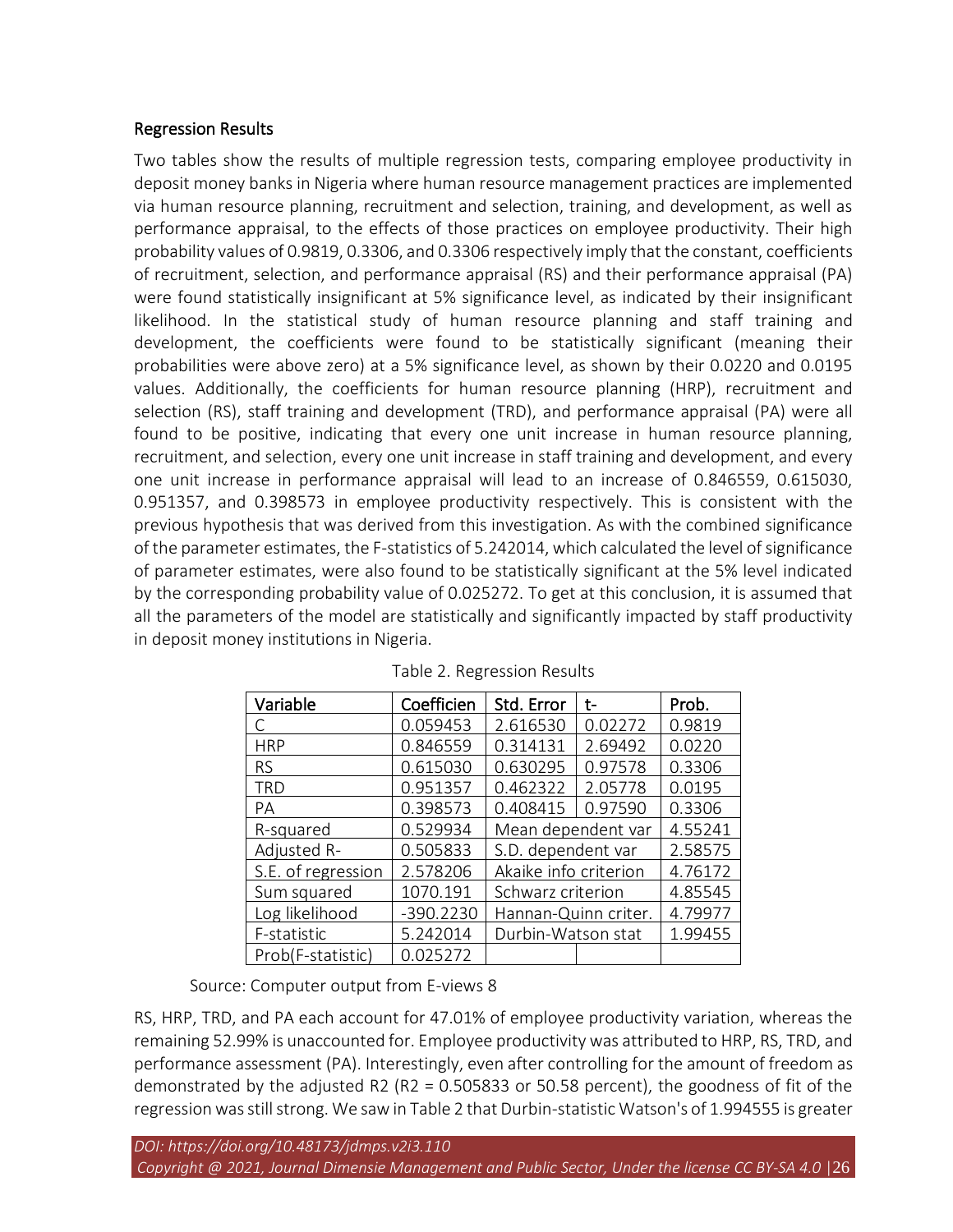than R2 of 0.5299, which means the model is non-spurious (meaningful). According to the Durbin-Watson statistics, 1.994555, the serial correlation coefficient is non-negligible and, consequently, a serial correlation test may be conducted.

# Discussion of Serial Correlation Results

The serial LM test findings in Table three reveal that the F- probability value of 0.9994 and the Chi-squelet probability level of 0.9994 are not in serial correlations, which means that the zero hypothesis does not have a significant serial correlation to the 5% level.

| F-statistic | $0.000600$ Prob. $F(2,159)$               | 0.9994 |
|-------------|-------------------------------------------|--------|
|             | Obs*R-squared0.001252 Prob. Chi-Square(2) | 0.9994 |

Table 3. Breusch-godfrey Serial Correlation LM Test

Source: Computer output from E-views 8

# Discussion of Correlation Results

Among the items that are tracked and recorded in table four is the correlation coefficient. The correlation coefficient is a tool that allows management to view how well various strategies are aligned to employee productivity in various deposit money banks in Nigeria (EP), human resource planning (HRP) recruitment and selection (RS), staff training and development (TRD), and performance appraisal (PA). In this study, employees' on-the-job performance (EP) and human resource planning (HRP), recruitment and selection (RS), staff training and development (TRD), and performance appraisal (PA) were correlated to one another, and this was demonstrated by their correlation values of 0.5624, 0.6505, 0.6190, and 0.5307 respectively. The theory which concludes that as human resources planning (HRP) recruitment and selection (RS), staff training and development (TRD), and performance appraisal (PA) all grow would state that as human resources (HR) grows, overall productivity (productivity as a whole) would rise. This has also supported the regression results in Table 3 and furthered the hypothesis of the findings

|            | IΕP             | <b>HRP</b> | <b>RS</b> | TRD     | IΡΑ    |
|------------|-----------------|------------|-----------|---------|--------|
| EР         | 1.0000          |            |           |         |        |
| <b>HRP</b> | 0.56294         | 1.0000     |           |         |        |
| <b>RS</b>  | 0.65046 0.18478 |            | 1.0000    |         |        |
| TRD        | 0.61903         | 0.30174    | 0.81645   | 1.0000  |        |
| PA         | 0.53072         | 0.49863    | 0.40407   | 0.34056 | 1.0000 |

Table 4. Correlation Results

Source: Computer output from E-views

# Cronbachalpha Reliability Test Discussions

which estimate to be used in developing an appropriate training strategy for the various stakeholders involved in hiring new employees in Nigerian deposit money banks that use human resource planning (HRP), staff training and development (TRD), and performance evaluation (PA) (PA). Cronbach's Alpha is 0.877, which is above good. The combination of these items shows that all of the items make up a random sample from a huge universe of things, and the Cronbach's Alpha coefficient (which denotes the extent to which a test is reliable) is more than 70%.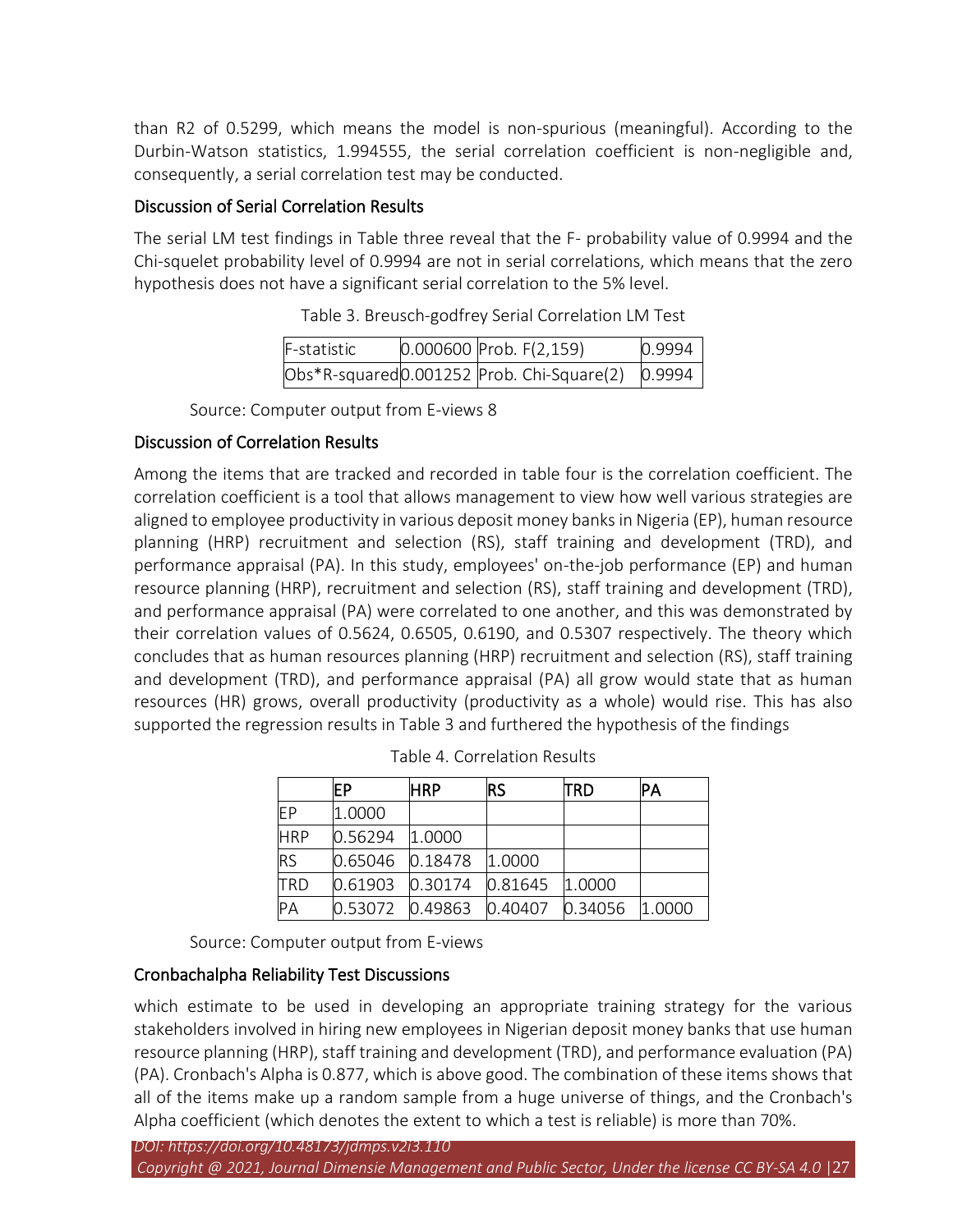Table 5. Cronbach Alpha Reliability Test Statistics

|      | Cronbach's alpha Cronbach's alpha based on standardized | N of items |
|------|---------------------------------------------------------|------------|
| .877 | .843                                                    |            |

#### Conclusion

This research studied the influence of human resource management strategies on employee productivity in deposit money banks in Nigeria and Yola metropolitan in particular. HRP, RS, TRD, and PA had coefficients of 0.846559, 0.615030, 0.951357, and 0.398573, respectively. As HRP, RS, TRD, and PA increased by one unit, EP increased by 0.846559, 0.615030, 0.951357, and 0.398573 units accordingly. The HRP and TRD coefficients were found to be statistically significant (with 5% level of significance) whereas the RS and PA coefficients were found to be negligible (with 5% significance level). The F-statistics 5.242014, which examined the combined significance of parameter estimations, was likewise determined to be statistically significant at the 5% level as shown by the associated probability value of 0.025272. This tells us that all the model's variables contributed to increasing the productivity of employees at the chosen deposit money institutions in Nigeria and Yola. Finally, it was discovered that human resource management strategy was having a good and considerable impact on employee productivity in the chosen deposit money banks in Nigeria and Yola metropolitan. This research has revealed that human resource management approach improved staff productivity in deposit money institutions in Yola. Encouraged and improved upon, respectively, were the study's findings. Employee productivity in deposit money banks in Nigeria and Yola would grow if this is implemented successfully and efficiently. Recruitment and selection must be done to maximize productivity in those deposit money institutions. Training and growth were also emphasized. By organizing workshops and seminars, the workers may learn about their job and use it to enhance their productivity. Finally, the results of this research highlight the necessity for the banking sector to increase human resource management practices such as employee training and development.

### References

- Anwar, G., & Abdullah, N. N. (2021). The impact of Human resource management practice on Organizational performance. *International journal of Engineering, Business and Management (IJEBM)*, *5*.
- Cascio, W., & Boudreau, J. (2010). *Investing in people: Financial impact of human resource initiatives*. Ft Press.
- DeCenzo, D. A., Robbins, S. P., & Verhulst, S. L. (2016). *Fundamentals of human resource management*. John Wiley & Sons.
- Erasmus, B., & Schenk, H. (2008). *South African human resource management: Theory & practice*. Juta and Company Ltd.
- Hargis, M. B., & Bradley III, D. B. (2011). Strategic human resource management in small and growing firms: Aligning valuable resources. *Academy of Strategic Management Journal*, *10*(2), 105.
- Ireland, R. D., & Webb, J. W. (2007). Strategic entrepreneurship: Creating competitive advantage through streams of innovation. *Business horizons*, *50*(1), 49-59.

*DOI: https://doi.org/10.48173/jdmps.v2i3.110 Copyright @ 2021, Journal Dimensie Management and Public Sector, Under the license CC BY-SA 4.0* |28 Kehoe, R. R., & Wright, P. M. (2013). The impact of high-performance human resource practices